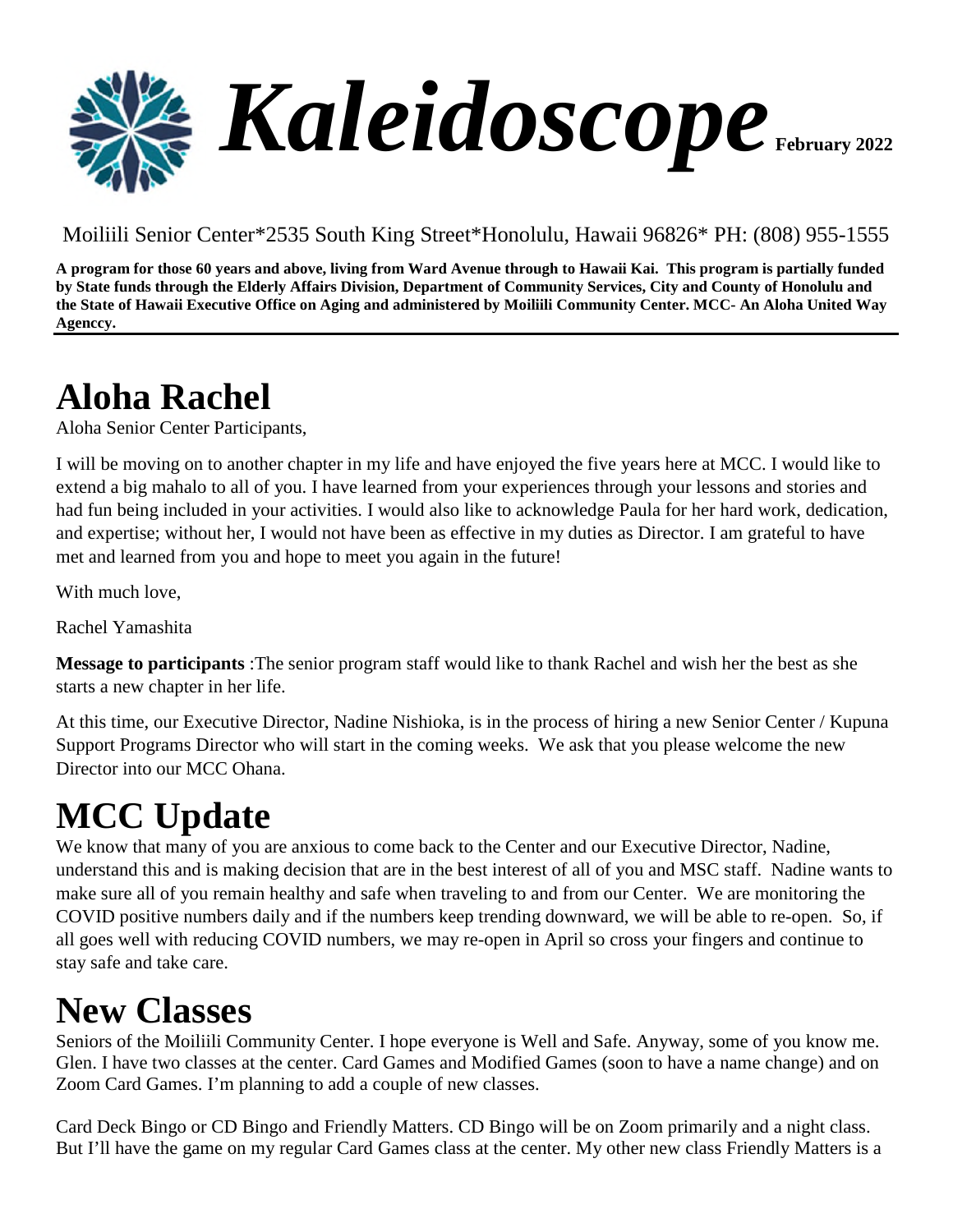class where you can relax make new friends and just talk about whatever on your mind and maybe learn something new. Any topic of discussion.

Card Deck Bingo on Zoom Wednesday evenings 7:30pm to 8:10pm. Note: Due to the Corona Virus. No plans to offer prizes at this time. Friendly Matters on Zoom on Monday mornings 11am to 11:40am.

For those who are interested please contact Paula [\(paualr@moiliilicc.org](mailto:paualr@moiliilicc.org) or  $(808)955-1555$ ) at the center.

#### **Services - Transportation/Escort:**

Program Worker, Sukil Suh, is available from 9:00 a.m. – 2:30 p.m., Monday through Fridays, to assist in transportation/escort service to doctors' appointments, grocery shopping, haircuts, post office and other necessary places. Appointments with Sukil are first come, first served. Please call ahead of time to reserve your transportation needs with Sukil.

Shopping Delivery:

Participants may order groceries from their supermarket and pay on-line on your own or you may contact us to make the order for you if you are comfortable giving us your credit card number for that particular transaction. Please note: We do not retain or keep on file credit card numbers. The information is deleted. Sukil will pick up the goods and deliver them to the members. Please call the senior program for more information.

Note: All services are free. Program worker will not accept tips. Donations to the Moiliili Senior Center are welcomed.

#### **Variety Show**

For the fifth consecutive month, 16-year old Riley Yoshio Regan will host a free variety show via Zoom highlighting Hawaii's local talent. The next one-hour show will be this Sunday, February 20, 2022 at 1 p.m. Those who will be featured on Sunday's variety show will be: Kenny Endo, Fred Hokada, Maelin Ibara, Millie Murakami, Susan Muramoto-Willy, George Shimada, Taiko Center of the Pacific, James Yanagida, Pastor Ron Yoshida,Jenny Yoshimura.

When asked why he continues to coordinate a monthly show via Zoom, he said, "Sadly, throughout this pandemic, Hawaii's senior citizens have been isolated in senior living facilities or their homes. With many senior events and shows having been cancelled or postponed, I thought it would be nice to host a free show in honor of Hawaii's kupuna by highlighting the talent we have in our communities across the state.

Those interested in watching the show on February 20 are asked to pre-register by clicking the below zoom link: https://us02web.zoom.us/webinar/register/WN\_NgWobnUJRwGBT\_h\_O7KFOA.

After registering, registrants will receive a confirmation email containing information about joining the webinar.

Last month's show may be viewed at: <https://www.youtube.com/watch?v=L2zlTq2UVvo&t=25s>

For more information, contact Riley Yoshio Regan at [yoshio.regan@gmail.com](mailto:yoshio.regan@gmail.com).